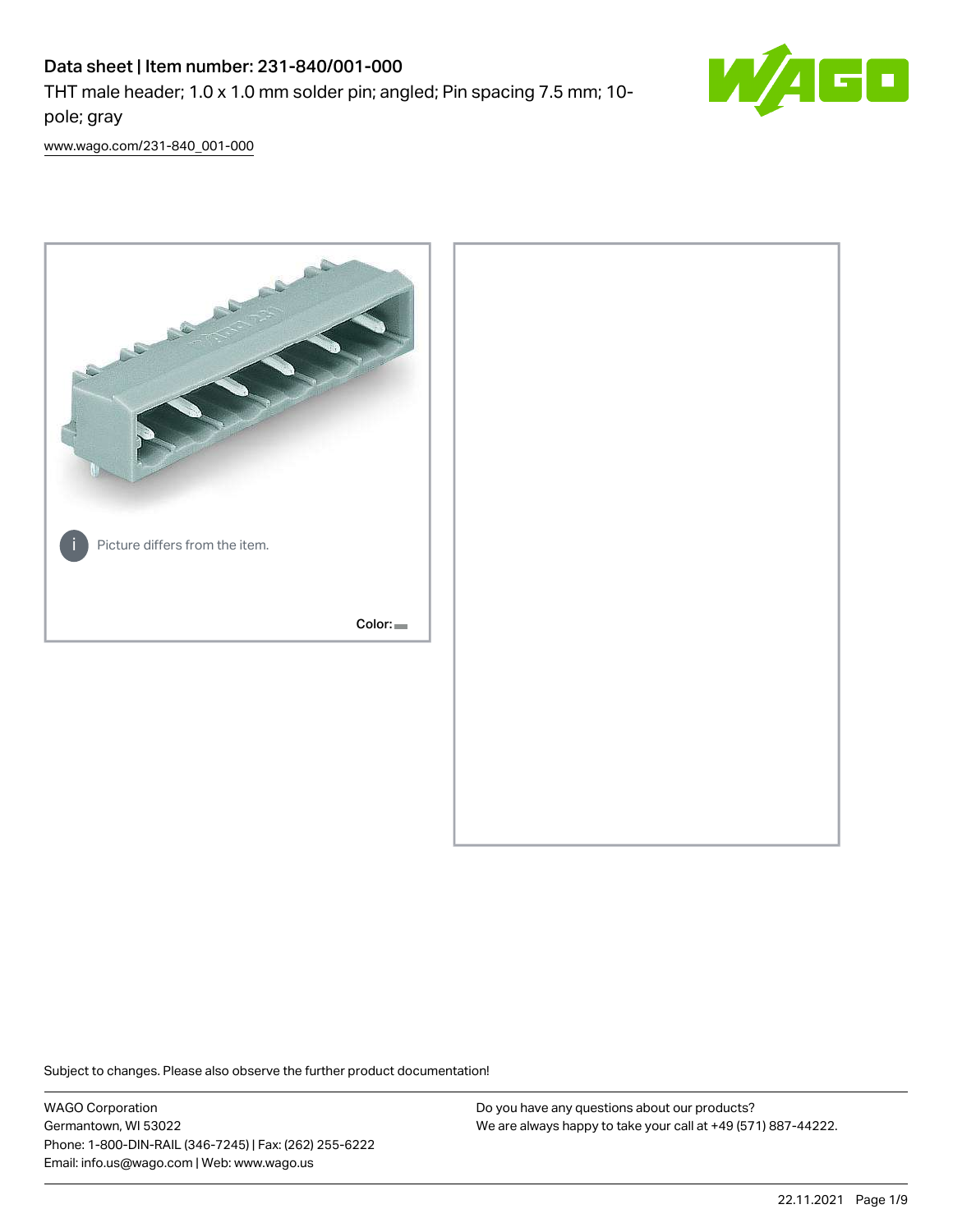



```
L = (pole no. -1) x pin spacing +8.2 mm
```
 $L_1 = L + 5$  mm

```
L_2 = L_1 + 7.4 mm
```
#### Item description

- Horizontal or vertical PCB mounting via straight or angled solder pins  $\blacksquare$
- $\blacksquare$ Pin cross-section: 1 x 1 mm
- $\blacksquare$ With coding fingers

Subject to changes. Please also observe the further product documentation! Data

WAGO Corporation Germantown, WI 53022 Phone: 1-800-DIN-RAIL (346-7245) | Fax: (262) 255-6222 Email: info.us@wago.com | Web: www.wago.us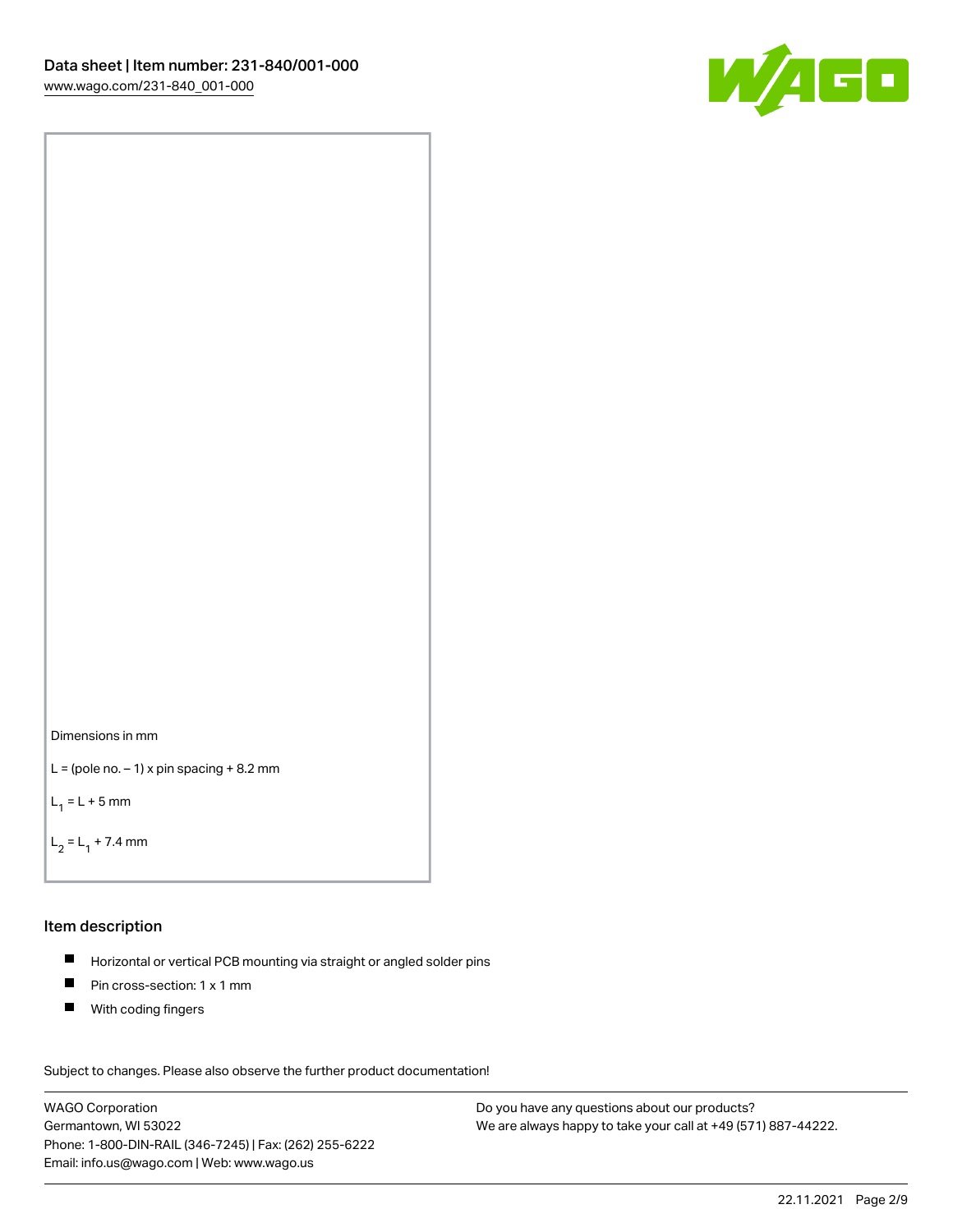

### Data Notes

| Safety information 1 | The <i>MCS – MULTI CONNECTION SYSTEM</i> includes connectors<br>without breaking capacity in accordance with DIN EN 61984. When<br>used as intended, these connectors must not be connected<br>/disconnected when live or under load. The circuit design should<br>ensure header pins, which can be touched, are not live when<br>unmated. |
|----------------------|--------------------------------------------------------------------------------------------------------------------------------------------------------------------------------------------------------------------------------------------------------------------------------------------------------------------------------------------|
| Variants:            | Other pole numbers<br>3.8 mm pin projection for male headers with straight solder pins<br>Gold-plated or partially gold-plated contact surfaces<br>Other versions (or variants) can be requested from WAGO Sales or<br>configured at https://configurator.wago.com/                                                                        |

# Electrical data

## IEC Approvals

| Ratings per                 | IEC/EN 60664-1                                                        |
|-----------------------------|-----------------------------------------------------------------------|
| Rated voltage (III / 3)     | 500 V                                                                 |
| Rated surge voltage (III/3) | 6 <sub>k</sub> V                                                      |
| Rated voltage (III/2)       | 630 V                                                                 |
| Rated surge voltage (III/2) | 6 kV                                                                  |
| Nominal voltage (II/2)      | 1000V                                                                 |
| Rated surge voltage (II/2)  | 6 kV                                                                  |
| Rated current               | 12A                                                                   |
| Legend (ratings)            | $(III / 2)$ $\triangle$ Overvoltage category III / Pollution degree 2 |

# UL Approvals

| Approvals per                  | UL 1059 |
|--------------------------------|---------|
| Rated voltage UL (Use Group B) | 300 V   |
| Rated current UL (Use Group B) | 10 A    |
| Rated voltage UL (Use Group D) | 300 V   |
| Rated current UL (Use Group D) | 10 A    |

### Ratings per UL

| Rated voltage UL 1977 | 600 V |
|-----------------------|-------|
| Rated current UL 1977 |       |

Subject to changes. Please also observe the further product documentation!

| <b>WAGO Corporation</b>                                | Do you have any questions about our products?                 |
|--------------------------------------------------------|---------------------------------------------------------------|
| Germantown, WI 53022                                   | We are always happy to take your call at +49 (571) 887-44222. |
| Phone: 1-800-DIN-RAIL (346-7245)   Fax: (262) 255-6222 |                                                               |
| Email: info.us@wago.com   Web: www.wago.us             |                                                               |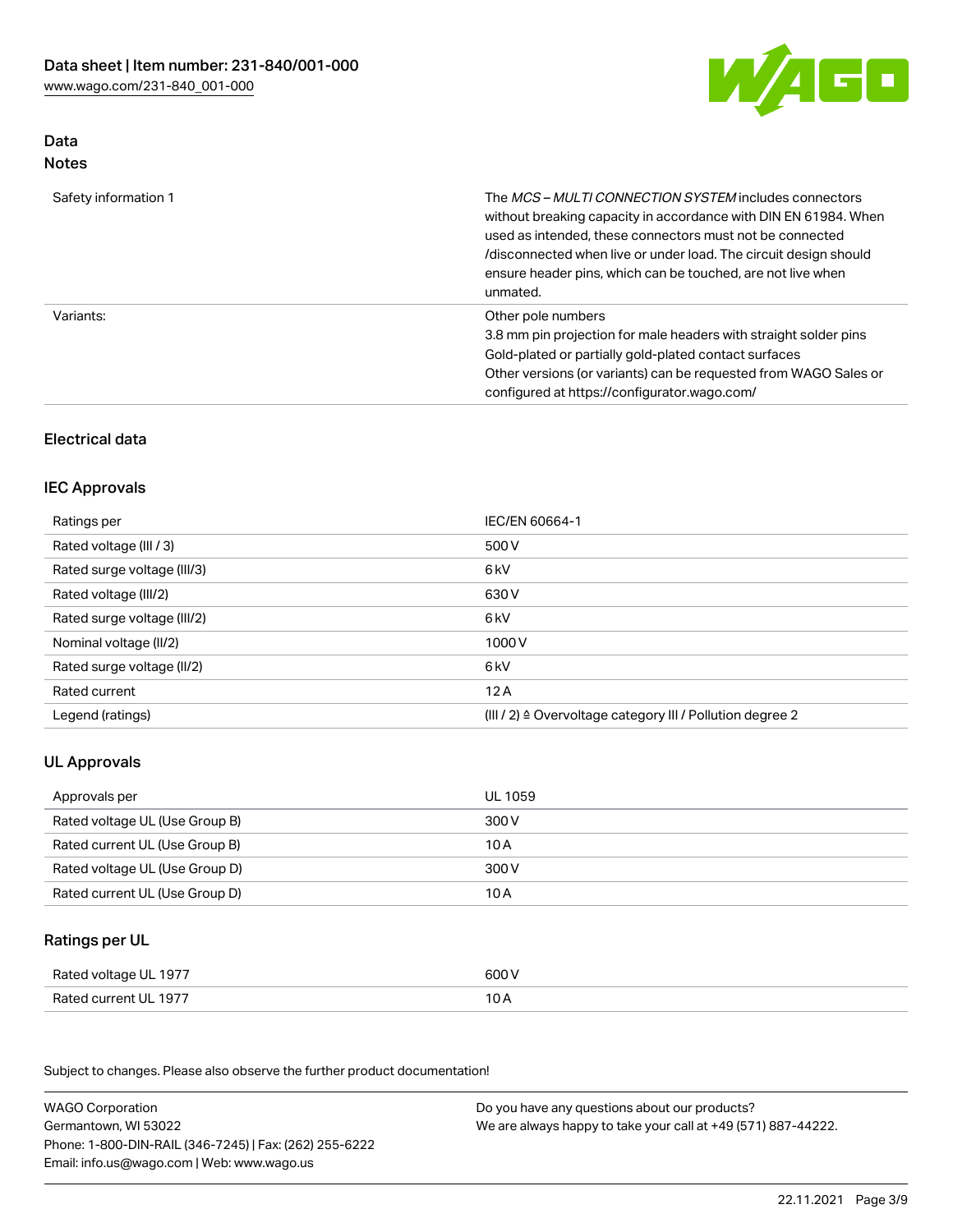

### CSA Approvals

| Approvals per                   | CSA   |
|---------------------------------|-------|
| Rated voltage CSA (Use Group B) | 300 V |
| Rated current CSA (Use Group B) | 10 A  |
| Rated voltage CSA (Use Group D) | 300 V |
| Rated current CSA (Use Group D) | 10 A  |

# Connection data

| Total number of potentials |  |
|----------------------------|--|
| Number of connection types |  |
| Number of levels           |  |

#### Connection 1

# Physical data

| Pin spacing                          | 7.5 mm / 0.295 inch      |
|--------------------------------------|--------------------------|
| Width                                | 75.7 mm / 2.98 inch      |
| Height                               | 12.2 mm / 0.48 inch      |
| Height from the surface              | 8.4 mm / 0.331 inch      |
| Depth                                | 12 mm / 0.472 inch       |
| Solder pin length                    | 3.8 <sub>mm</sub>        |
| Solder pin dimensions                | $1 \times 1$ mm          |
| Drilled hole diameter with tolerance | 1.4 <sup>(+0.1)</sup> mm |

# Plug-in connection

| Contact type (pluggable connector) | Male connector/plug |
|------------------------------------|---------------------|
| Connector (connection type)        | for PCB             |
| Mismating protection               | No                  |
| Mating direction to the PCB        | 0°                  |
| Locking of plug-in connection      | Without             |

### PCB contact

| PCB Contact            | тнт                                      |
|------------------------|------------------------------------------|
| Solder pin arrangement | over the entire male connector (in-line) |

Subject to changes. Please also observe the further product documentation!

| <b>WAGO Corporation</b>                                | Do you have any questions about our products?                 |
|--------------------------------------------------------|---------------------------------------------------------------|
| Germantown, WI 53022                                   | We are always happy to take your call at +49 (571) 887-44222. |
| Phone: 1-800-DIN-RAIL (346-7245)   Fax: (262) 255-6222 |                                                               |
| Email: info.us@wago.com   Web: www.wago.us             |                                                               |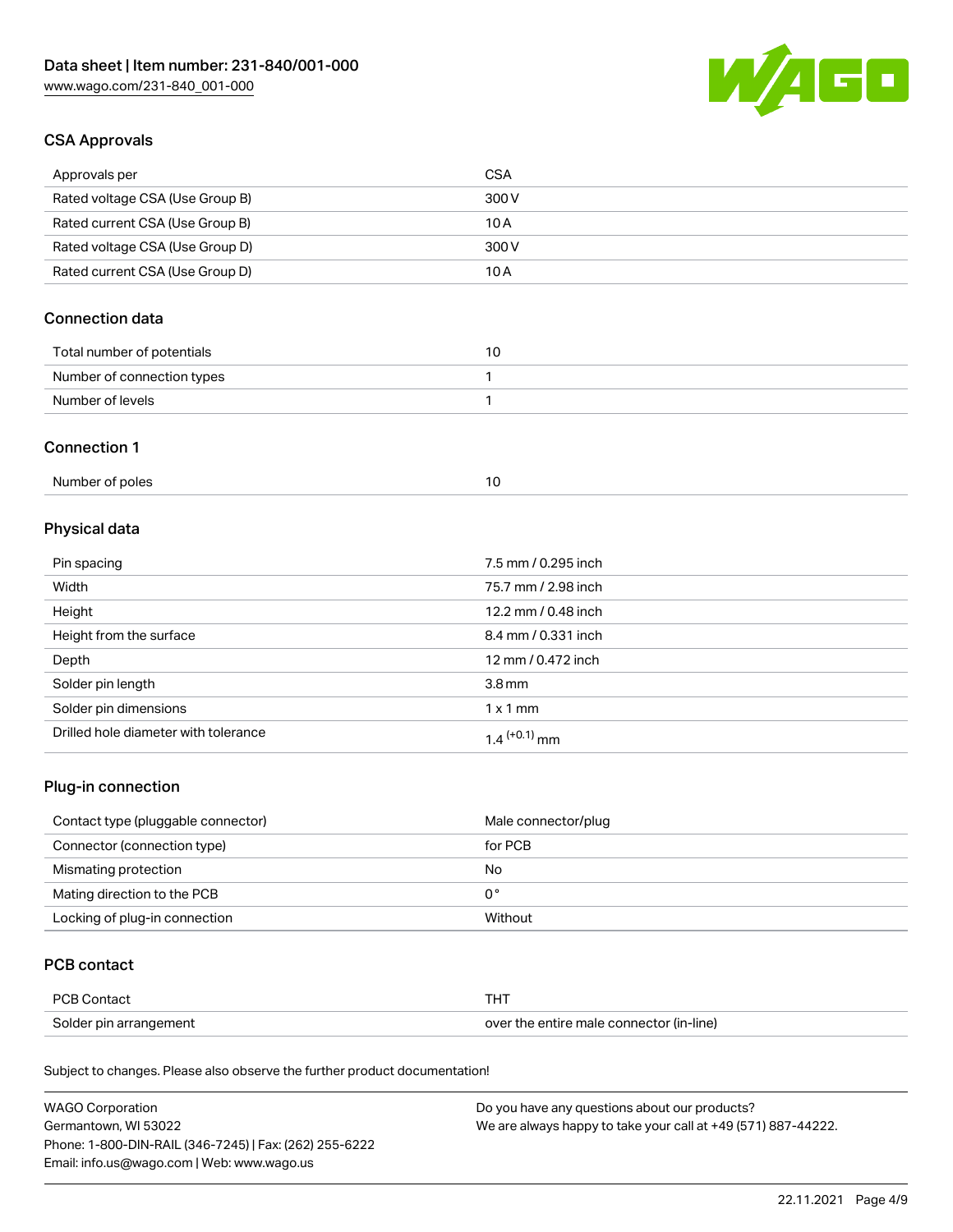

Number of solder pins per potential 1

### Material data

| Color                       | gray                                    |
|-----------------------------|-----------------------------------------|
| Material group              |                                         |
| Insulation material         | Polyamide (PA66)                        |
| Flammability class per UL94 | V <sub>0</sub>                          |
| Contact material            | Electrolytic copper ( $E_{\text{Cu}}$ ) |
| Contact plating             | tin-plated                              |
| Fire load                   | 0.079 MJ                                |
| Weight                      | 3.9 g                                   |

### Environmental requirements

Limit temperature range  $-60... +100$  °C

### Commercial data

| Product Group         | 3 (Multi Conn. System) |
|-----------------------|------------------------|
| PU (SPU)              | 50 Stück               |
| Packaging type        | box                    |
| Country of origin     | PL                     |
| <b>GTIN</b>           | 4044918868242          |
| Customs tariff number | 8536694040             |

### Approvals / Certificates

#### Country specific Approvals

| Logo                | Approval                                            | <b>Additional Approval Text</b> | Certificate<br>name |
|---------------------|-----------------------------------------------------|---------------------------------|---------------------|
|                     | <b>CB</b><br><b>DEKRA Certification B.V.</b>        | IEC 61984                       | NL-39756            |
|                     | <b>CSA</b><br>DEKRA Certification B.V.              | C <sub>22.2</sub>               | 1466354             |
| EMA<br><b>INEUR</b> | <b>KEMA/KEUR</b><br><b>DEKRA Certification B.V.</b> | EN 61984                        | 2190761.01          |

Subject to changes. Please also observe the further product documentation!

| <b>WAGO Corporation</b>                                | Do you have any questions about our products?                 |
|--------------------------------------------------------|---------------------------------------------------------------|
| Germantown, WI 53022                                   | We are always happy to take your call at +49 (571) 887-44222. |
| Phone: 1-800-DIN-RAIL (346-7245)   Fax: (262) 255-6222 |                                                               |
| Email: info.us@wago.com   Web: www.wago.us             |                                                               |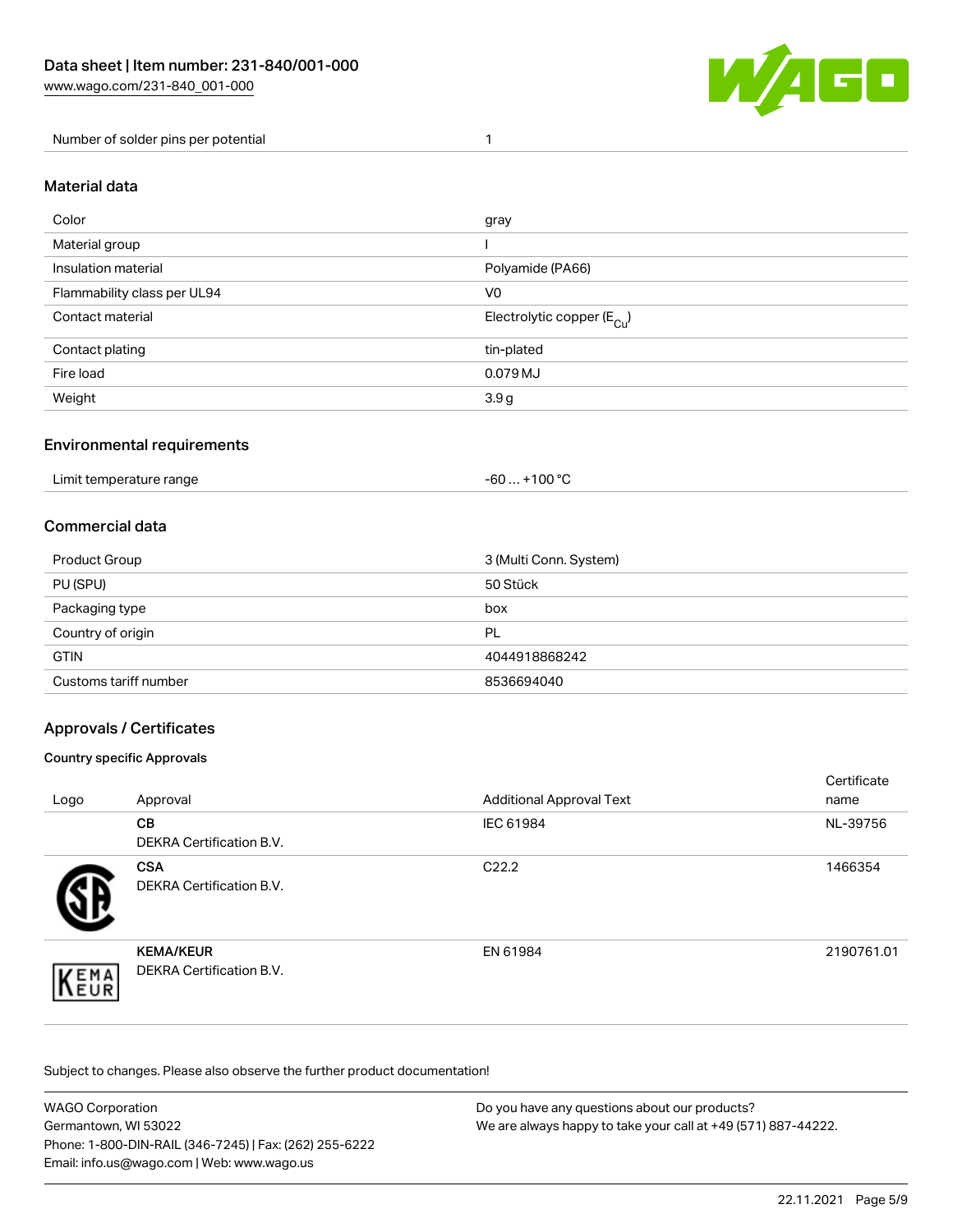

#### Ship Approvals

|                          | $\cdots$                                  | $\cdots$ $\cdots$               | $-1 - 1 - 1$                       |
|--------------------------|-------------------------------------------|---------------------------------|------------------------------------|
| Logo                     | Approval                                  | <b>Additional Approval Text</b> | Certificate<br>name                |
| <b>UL-Approvals</b>      |                                           |                                 |                                    |
| <b>BUREAU</b><br>VERITAS | BV<br>Bureau Veritas S.A.                 | <b>IEC 60998</b>                | 11915/D0<br>BV                     |
| ABS.                     | <b>ABS</b><br>American Bureau of Shipping | $\overline{\phantom{0}}$        | $19 -$<br>HG1869876-<br><b>PDA</b> |
| Logo                     | Approval                                  | <b>Additional Approval Text</b> | Certificate<br>name                |

| Ъ. | UR<br>Underwriters Laboratories Inc.        | <b>UL 1059</b> | E45172 |
|----|---------------------------------------------|----------------|--------|
| J  | <b>UR</b><br>Underwriters Laboratories Inc. | <b>UL 1977</b> | E45171 |

### Counterpart

| Item no.231-210/026-000<br>Female plug; 10-pole; 12 AWG max; pin spacing 7.5 mm; 1 conductor per pole; gray                                         | www.wago.com/231-210<br>$/026 - 000$ |
|-----------------------------------------------------------------------------------------------------------------------------------------------------|--------------------------------------|
| Item no.231-2210/026-000<br>2-conductor female connector; Push-in CAGE CLAMP <sup>®</sup> ; 2.5 mm <sup>2</sup> ; Pin spacing 7.5 mm; 10-pole; with | www.wago.com/231-2210                |
| integrated end plate; 2,50 mm <sup>2</sup> ; gray                                                                                                   | $/026 - 000$                         |
| Item no.231-2210/037-000                                                                                                                            | www.wago.com/231-2210                |
| 2-conductor female connector; Push-in CAGE CLAMP®; 2.5 mm <sup>2</sup> ; Pin spacing 7.5 mm; 10-pole; Lateral                                       | /037-000                             |
| locking levers; 2,50 mm <sup>2</sup> ; gray                                                                                                         |                                      |
| Item no.2231-210/026-000                                                                                                                            | www.wago.com/2231-210                |
| Female plug; 10-pole; push-button; 12 AWG max; pin spacing 7.5 mm; 1-conductor per pole; gray                                                       | $/026 - 000$                         |
| Item no.2231-210/037-000                                                                                                                            |                                      |
| Female plug; 10-pole; push-button; locking lever; 12 AWG max; pin spacing 7.5 mm; 1-conductor per                                                   | www.wago.com/2231-210<br>/037-000    |
| pole; gray                                                                                                                                          |                                      |

#### Item no.231-210/027-000

Subject to changes. Please also observe the further product documentation!

| <b>WAGO Corporation</b>                                |
|--------------------------------------------------------|
| Germantown, WI 53022                                   |
| Phone: 1-800-DIN-RAIL (346-7245)   Fax: (262) 255-6222 |
| Email: info.us@wago.com   Web: www.wago.us             |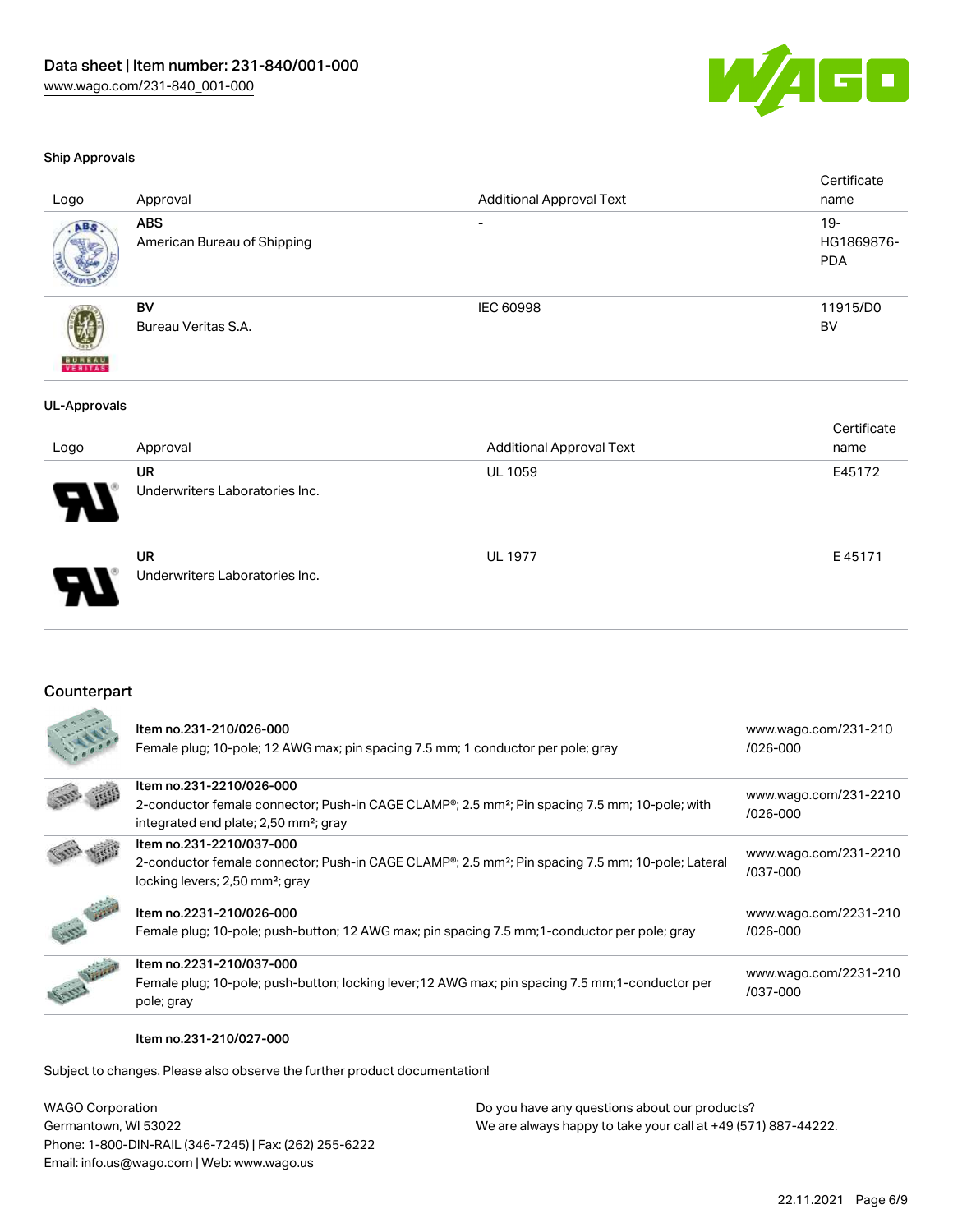



Female plug; 10-pole; mounting flange with reinforcing strip; 12 AWG max; pin spacing 7.5 mm; 1 conductor per pole; gray [www.wago.com/231-210](https://www.wago.com/231-210/027-000) [/027-000](https://www.wago.com/231-210/027-000)

| <b>CANCER</b> | Item no.2231-210/031-000<br>Female plug; 10-pole; push-button; mounting flange; 12 AWG max; pin spacing 7.5 mm; 1-conductor per<br>pole; gray         | www.wago.com/2231-210<br>$/031 - 000$ |
|---------------|-------------------------------------------------------------------------------------------------------------------------------------------------------|---------------------------------------|
|               | Item no.231-210/031-000<br>Female plug; 10-pole; mounting flange; 12 AWG max; pin spacing 7.5 mm; 1 conductor per pole; gray                          | www.wago.com/231-210<br>/031-000      |
|               | Item no.732-110/026-000<br>1-conductor female connector, angled; CAGE CLAMP®; 2.5 mm <sup>2</sup> ; Pin spacing 7.5 mm; 10-pole; 2,50<br>$mm2$ ; gray | www.wago.com/732-110<br>$/026 - 000$  |
|               | Item no.231-210/037-000<br>Female plug; 10-pole; locking lever; 12 AWG max; pin spacing 7.5 mm; 1 conductor per pole; gray                            | www.wago.com/231-210<br>/037-000      |

#### Optional accessories

#### Coding

| Intermediate plate |                                                                  |                      |
|--------------------|------------------------------------------------------------------|----------------------|
| $\sim$ $\sim$      | Item no.: 231-500<br>Spacer; for formation of groups; light gray | www.wago.com/231-500 |
| Coding             |                                                                  |                      |
|                    | Item no.: 231-130<br>Coding key; snap-on type; light gray        | www.wago.com/231-130 |

### Downloads Documentation

| <b>Additional Information</b> |
|-------------------------------|
|                               |

| Technical explanations | 2019 Apr 3 | pdf    | Download |
|------------------------|------------|--------|----------|
|                        |            | 2.0 MB |          |

# CAD files CAE data

| EPLAN Data Portal 231-840/001-000 | URL | Download |
|-----------------------------------|-----|----------|
| ZUKEN Portal 231-840/001-000      | URL | Download |

### EPLAN Data Portal 231-840/001-000

Subject to changes. Please also observe the further product documentation!

WAGO Corporation Germantown, WI 53022 Phone: 1-800-DIN-RAIL (346-7245) | Fax: (262) 255-6222 Email: info.us@wago.com | Web: www.wago.us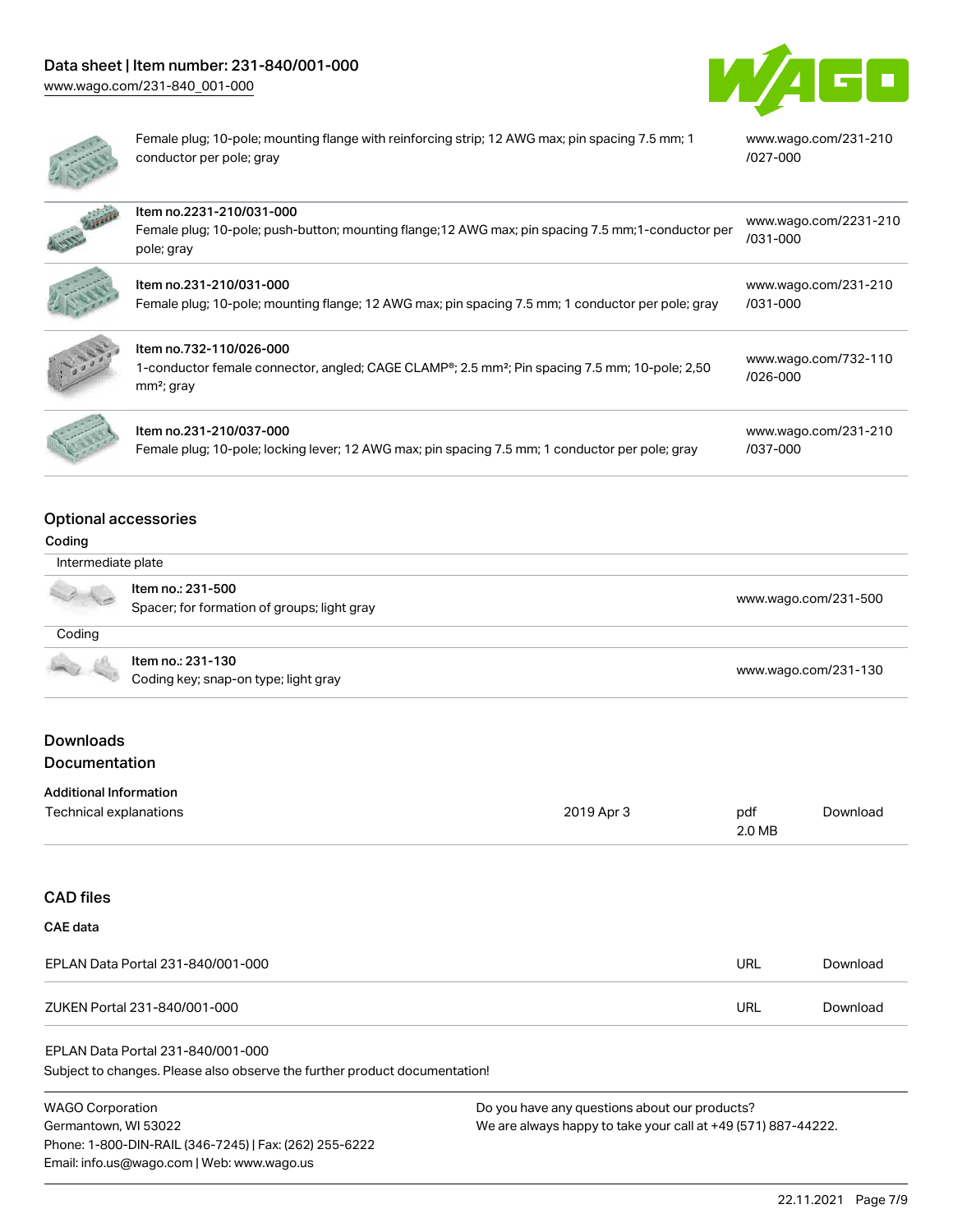EPLAN Data Portal 231-840/001-000

#### PCB Design

Symbol and Footprint 231-840/001-000

CAx data for your PCB design, consisting of "schematic symbols and PCB footprints", allow easy integration of the WAGO component into your development environment.

#### Supported formats:

- $\blacksquare$  Accel EDA 14 & 15
- $\blacksquare$ Altium 6 to current version
- $\blacksquare$ Cadence Allegro
- $\blacksquare$ **DesignSpark**
- $\blacksquare$ Eagle Libraries
- **T** KiCad
- $\blacksquare$ Mentor Graphics BoardStation
- $\blacksquare$ Mentor Graphics Design Architect
- $\blacksquare$ Mentor Graphics Design Expedition 99 and 2000
- $\blacksquare$ OrCAD 9.X PCB and Capture
- П PADS PowerPCB 3, 3.5, 4.X, and 5.X
- П PADS PowerPCB and PowerLogic 3.0
- $\blacksquare$ PCAD 2000, 2001, 2002, 2004, and 2006
- $\blacksquare$ Pulsonix 8.5 or newer
- $\blacksquare$ **STL**
- П 3D STEP
- П TARGET 3001!
- $\blacksquare$ View Logic ViewDraw
- $\blacksquare$ Quadcept
- $\blacksquare$ Zuken CadStar 3 and 4
- П Zuken CR-5000 and CR-8000

PCB Component Libraries (EDA), PCB CAD Library Ultra Librarian

#### CAD data

2D/3D Models 231-840/001-000 URL [Download](https://www.wago.com/global/d/3D_URLS_231-840_001-000)

#### Environmental Product Compliance

#### Compliance Search

Subject to changes. Please also observe the further product documentation!

WAGO Corporation Germantown, WI 53022 Phone: 1-800-DIN-RAIL (346-7245) | Fax: (262) 255-6222 Email: info.us@wago.com | Web: www.wago.us

Do you have any questions about our products? We are always happy to take your call at +49 (571) 887-44222.



URL [Download](https://www.wago.com/global/d/EPLAN_URLS_231-840_001-000)

URL [Download](https://www.wago.com/global/d/UltraLibrarian_URLS_231-840_001-000)